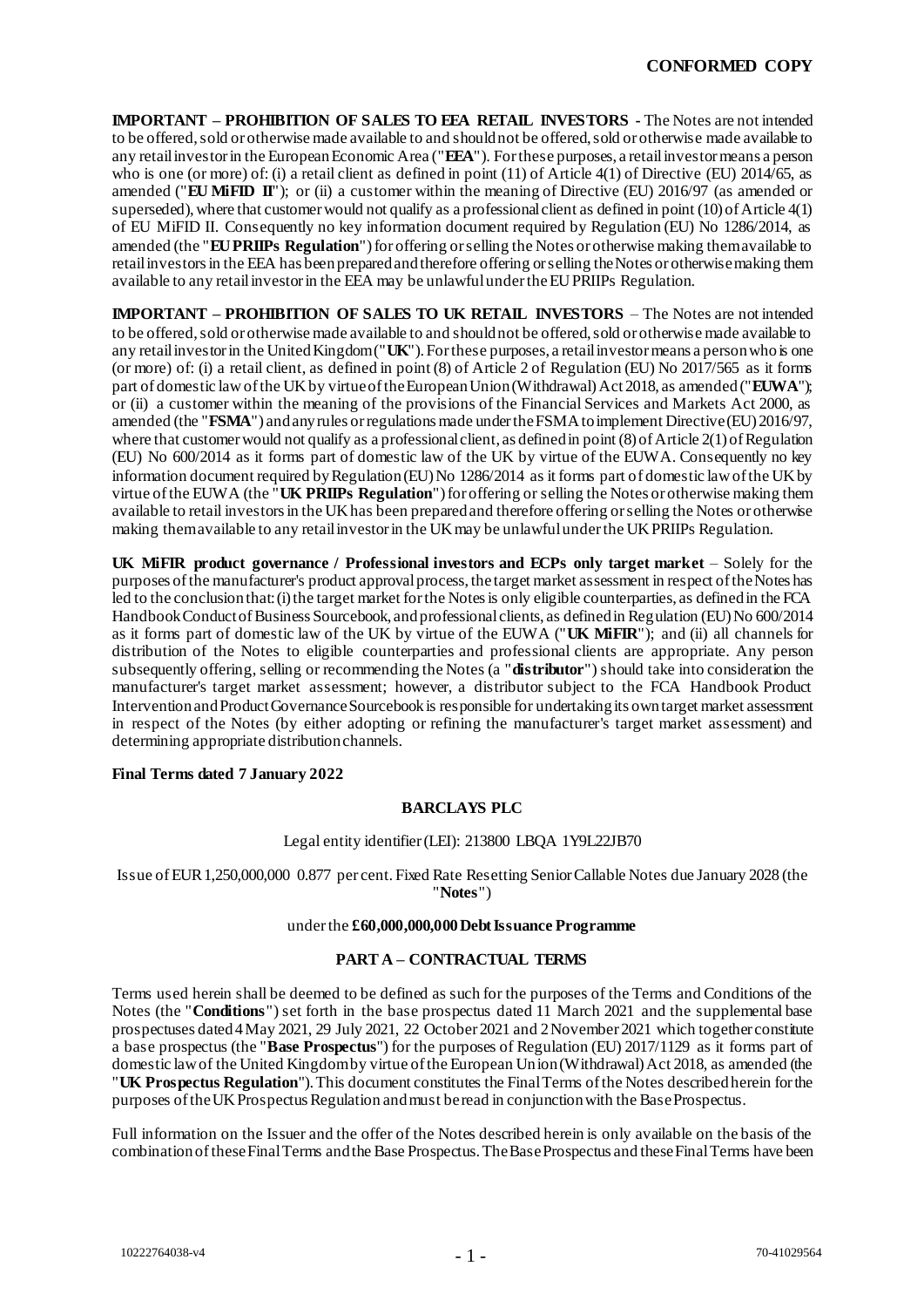published on the website of the Regulatory News Service operated by the London Stock Exchange at [http://www.londonstockexchange.com/exchange/news/market-news/market-news-home.html.](http://www.londonstockexchange.com/exchange/news/market-news/market-news-home.html)

| 1.  | (i)                    | Issuer:                                                 | <b>Barclays PLC</b>                                                                                                                                           |
|-----|------------------------|---------------------------------------------------------|---------------------------------------------------------------------------------------------------------------------------------------------------------------|
| 2.  | (i)                    | Series Number:                                          | 264                                                                                                                                                           |
|     | (ii)                   | Tranche Number:                                         | 1                                                                                                                                                             |
|     | (iii)                  | Date on which the Notes become<br>fungible:             | Not Applicable                                                                                                                                                |
| 3.  |                        | Specified Currency or Currencies:                       | Euro ("EUR")                                                                                                                                                  |
| 4.  |                        | Aggregate Nominal Amount:                               | EUR 1,250,000,000                                                                                                                                             |
| 5.  | Is sue Price:          |                                                         | 100 per cent. of the Aggregate Nominal Amount                                                                                                                 |
| 6.  | (i)                    | Specified Denominations:                                | EUR 100,000 and integral multiples of EUR 1,000 in<br>excess thereof                                                                                          |
|     | (ii)                   | <b>Calculation Amount:</b>                              | <b>EUR 1,000</b>                                                                                                                                              |
| 7.  | (i)                    | Issue Date:                                             | 10 January 2022                                                                                                                                               |
|     | (ii)                   | <b>Interest Commencement Date:</b>                      | <b>Issue Date</b>                                                                                                                                             |
| 8.  | <b>Maturity Date:</b>  |                                                         | 28 January 2028                                                                                                                                               |
| 9.  | <b>Interest Basis:</b> |                                                         | <b>Reset Notes</b>                                                                                                                                            |
|     |                        |                                                         | (see paragraph 15 below)                                                                                                                                      |
| 10. |                        | Redemption/Payment Basis:                               | Subject to any purchase and cancellation or early<br>redemption, the Notes will be redeemed on the Maturity<br>Date at 100 per cent. of their nominal amount. |
| 11. | Change                 | of<br>Interest<br><b>or</b><br>Redemption/PaymentBasis: | Not Applicable                                                                                                                                                |
| 12. | Call Options:          |                                                         | <b>IssuerCall</b>                                                                                                                                             |
| 13. | (i)                    | <b>Status of the Notes:</b>                             | Senior                                                                                                                                                        |
|     | (ii)                   | Date Board approval for issuance<br>of Notes obtained:  | 24 February 2021                                                                                                                                              |
|     |                        | PROVISIONS RELATING TO INTEREST (IF ANY) PAYABLE        |                                                                                                                                                               |
| 14. |                        | <b>Fixed Rate Note Provisions</b>                       | Not Applicable                                                                                                                                                |
| 15. |                        | <b>Reset Note Provisions</b>                            | Applicable                                                                                                                                                    |

(i) Initial Rate of Interest: 0.877 per cent. per annum payable in arrear on each Interest Payment Date up to and including the First Reset Date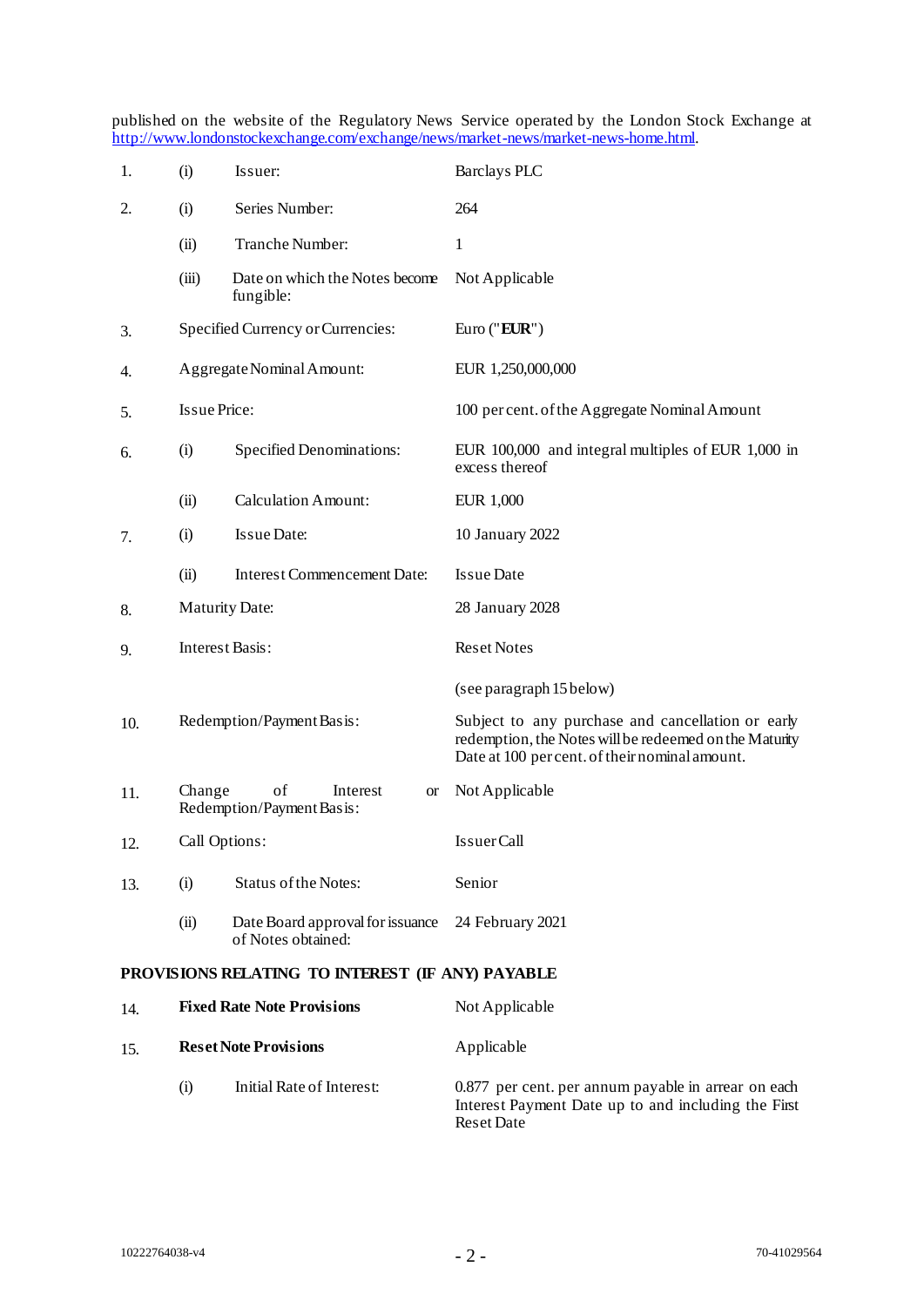|                                   | (ii)                                                                                                                        |                    | Interest Payment Date(s):                                          | 28 January in each year commencing on 28 January<br>2023 up to and including the Maturity Date, with a long<br>first coupon payable on 28 January 2023 |
|-----------------------------------|-----------------------------------------------------------------------------------------------------------------------------|--------------------|--------------------------------------------------------------------|--------------------------------------------------------------------------------------------------------------------------------------------------------|
|                                   | (iii)                                                                                                                       |                    | Fixed Coupon Amount up to (and<br>including) the First Reset Date: | EUR 8.77 per Calculation Amount                                                                                                                        |
|                                   | (iv)                                                                                                                        |                    | Broken Amount(s):                                                  | EUR 9.20 per Calculation Amount payable on the<br>Interest Payment Date falling on 28 January 2023                                                     |
|                                   | (v)                                                                                                                         |                    | Reset Reference Rate:                                              | Mid-Swap Rate                                                                                                                                          |
|                                   | (vi)                                                                                                                        |                    | <b>First Reset Date:</b>                                           | 28 January 2027                                                                                                                                        |
|                                   | (vii)                                                                                                                       |                    | Day Count Fraction:                                                | Actual/Actual (ICMA)                                                                                                                                   |
|                                   | (viii)                                                                                                                      | <b>Reset Date:</b> |                                                                    | The First Reset Date                                                                                                                                   |
|                                   | (ix)                                                                                                                        |                    | Mid-Swap Rate:                                                     | Single Mid-Swap Rate                                                                                                                                   |
|                                   |                                                                                                                             | (a)                | Mid-Swap Maturity:                                                 | 6 months                                                                                                                                               |
|                                   |                                                                                                                             | (b)                | Mid-Swap Floating Leg<br>Benchmark Rate:                           | <b>EURIBOR</b>                                                                                                                                         |
|                                   |                                                                                                                             | (c)                | Relevant Screen Page:                                              | Reuters Screen page "ICESWAP2"                                                                                                                         |
|                                   |                                                                                                                             | (d)                | Reset Margin:                                                      | $+0.85$ per cent. per annum                                                                                                                            |
|                                   | (x)                                                                                                                         |                    | Reference Bond Rate:                                               | Not Applicable                                                                                                                                         |
|                                   | (xi)                                                                                                                        |                    | Sterling Reference Bond Rate:                                      | Not Applicable                                                                                                                                         |
|                                   | (xii)                                                                                                                       |                    | U.S. Treasury Rate:                                                | Not Applicable                                                                                                                                         |
|                                   | Reference Banks:<br>(xiii)<br><b>Reset Determination Dates:</b><br>(xiv)<br>Minimum Rate of Interest:<br>$\left( xy\right)$ |                    |                                                                    | As per the Conditions                                                                                                                                  |
|                                   |                                                                                                                             |                    |                                                                    | The second Business Day prior to the First Reset Date                                                                                                  |
|                                   |                                                                                                                             |                    |                                                                    | Zero                                                                                                                                                   |
|                                   | (xvi)                                                                                                                       |                    | Maximum Rate of Interest:                                          | Not Applicable                                                                                                                                         |
|                                   | (xvii)                                                                                                                      |                    | Business Day Convention:                                           | No Adjustment                                                                                                                                          |
|                                   | (xviii)                                                                                                                     |                    | Additional Business Centre(s):                                     | Not Applicable                                                                                                                                         |
|                                   | (xix)                                                                                                                       |                    | <b>Reset Determination Time:</b>                                   | As per the Conditions                                                                                                                                  |
|                                   | (xx)                                                                                                                        | Agent Bank:        |                                                                    | The Bank of New York Mellon, London Branch                                                                                                             |
| 16.                               | <b>Floating Rate Note Provisions</b>                                                                                        |                    |                                                                    | Not Applicable                                                                                                                                         |
| 17.                               | <b>Zero Coupon Note Provisions</b>                                                                                          |                    |                                                                    | Not Applicable                                                                                                                                         |
| PROVISIONS RELATING TO REDEMPTION |                                                                                                                             |                    |                                                                    |                                                                                                                                                        |

| 18. | <b>Call Option</b> |         | Applicable |                                                                                                                 |
|-----|--------------------|---------|------------|-----------------------------------------------------------------------------------------------------------------|
|     | (1)                | (Call): |            | Optional Redemption Dates) Any date from and including the Issue Date to and<br>including the First Reset Date. |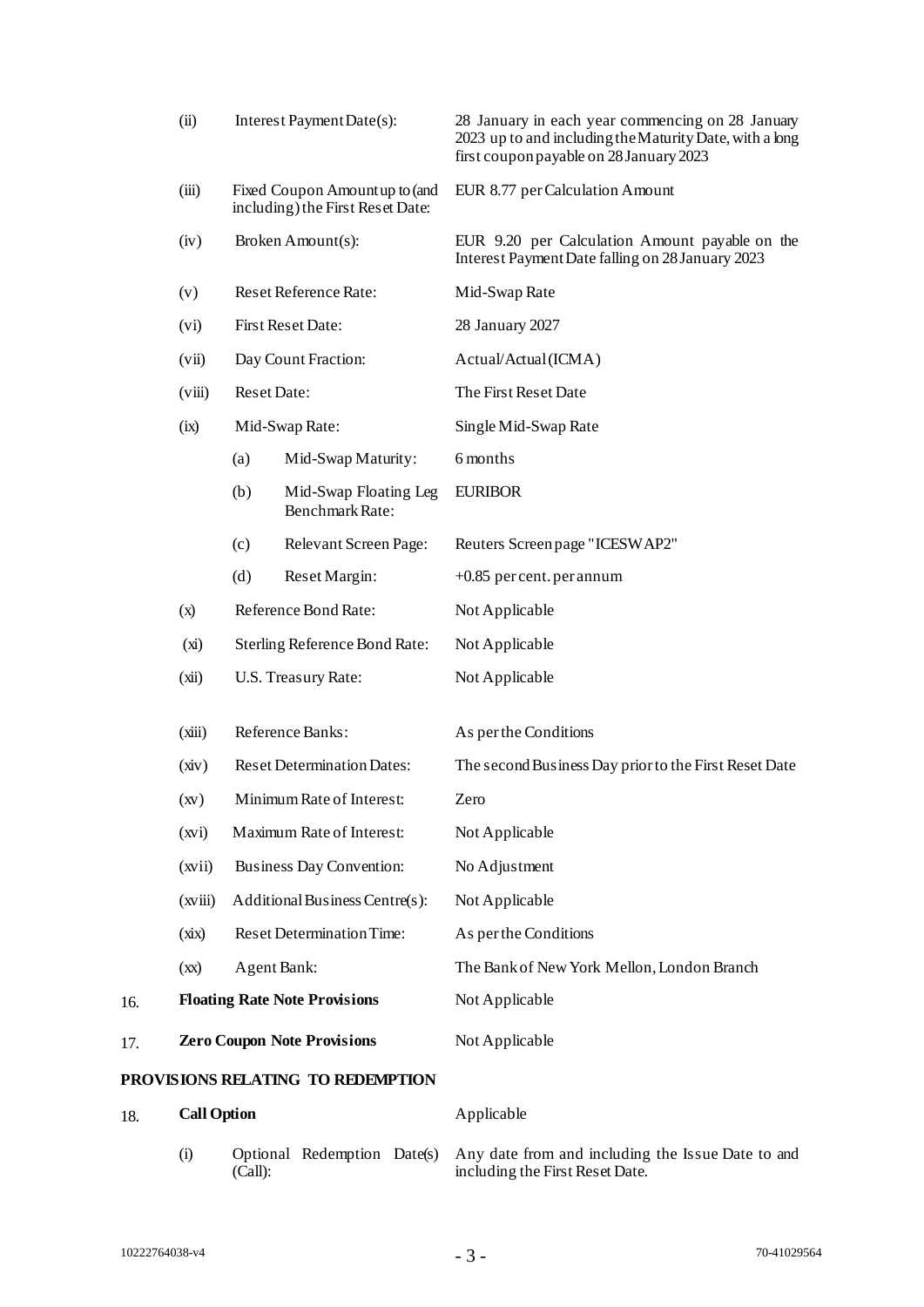|     | (ii)     | (Call):             | Optional Redemption Amount                                                              | Make Whole Redemption Price in the case of the<br>Optional Redemption Date(s) falling in the period from<br>and including the Issue Date to but excluding the First<br>Reset Date (the "Make Whole Redemption Dates")<br>and EUR 1,000 per Calculation Amount in the case of<br>the Optional Redemption Date falling on the First Reset<br>Date |
|-----|----------|---------------------|-----------------------------------------------------------------------------------------|-------------------------------------------------------------------------------------------------------------------------------------------------------------------------------------------------------------------------------------------------------------------------------------------------------------------------------------------------|
|     | (iii)    |                     | Make Whole Redemption Price:                                                            | Non-Sterling Make Whole Redemption Amount                                                                                                                                                                                                                                                                                                       |
|     |          | (a)                 | Redemption Margin:                                                                      | $0.200$ per cent.                                                                                                                                                                                                                                                                                                                               |
|     |          | (b)                 | Reference Bond:                                                                         | DBR 0 ¼ Feb-27                                                                                                                                                                                                                                                                                                                                  |
|     |          | (c)                 | Quotation Time:                                                                         | 11.00 a.m. London Time                                                                                                                                                                                                                                                                                                                          |
|     |          | (d)                 | Relevant Make Whole<br>Screen Page:                                                     | PXGE or any page as may replace such page                                                                                                                                                                                                                                                                                                       |
|     |          | (e)                 | Reference Date:                                                                         | As per the Conditions                                                                                                                                                                                                                                                                                                                           |
|     |          | (f)                 | Par Redemption Date:                                                                    | The First Reset Date                                                                                                                                                                                                                                                                                                                            |
|     | (iv)     | Redeemable in part: |                                                                                         | Applicable in respect of any redemption which occurs<br>on a Make Whole Redemption Date. Otherwise, any<br>redemption of the Notes on the First Reset Date may<br>only be in whole but not in part                                                                                                                                              |
|     |          | (a)                 | Minimum Redemption<br>Amount:                                                           | Not Applicable                                                                                                                                                                                                                                                                                                                                  |
|     |          | (b)                 | Maximum Redemption<br>Amount:                                                           | Not Applicable                                                                                                                                                                                                                                                                                                                                  |
|     | (v)      |                     | Notice period:                                                                          | Minimum period: 15 days                                                                                                                                                                                                                                                                                                                         |
|     |          |                     |                                                                                         | Maximum period: 60 days                                                                                                                                                                                                                                                                                                                         |
| 19. | Optional |                     | Redemption<br>Amount<br>(Regulatory Event) (for Tier 2<br>Capital Notes only):          | Not Applicable                                                                                                                                                                                                                                                                                                                                  |
| 20. |          |                     | Early Redemption Amount (Tax):                                                          | EUR 1,000 per Calculation Amount                                                                                                                                                                                                                                                                                                                |
| 21. |          | Absorption          | Optional Redemption Amount (Loss<br>Disqualification<br>Event) (for Senior Notes only): | EUR 1,000 per Calculation Amount                                                                                                                                                                                                                                                                                                                |
| 22. |          |                     | Final Redemption Amount of each Note:                                                   | Subject to any purchase and cancellation or early<br>redemption, the Notes will be redeemed on the Maturity<br>Date at EUR 1,000 per Calculation Amount                                                                                                                                                                                         |
| 23. |          |                     | Early Termination Amount:                                                               | As per the Conditions                                                                                                                                                                                                                                                                                                                           |
|     |          |                     |                                                                                         |                                                                                                                                                                                                                                                                                                                                                 |

# **GENERAL PROVISIONS APPLICABLE TO THE NOTES**

| 24. | Form of Notes: | <b>Registered Notes:</b>                               |
|-----|----------------|--------------------------------------------------------|
|     |                | Unrestricted Global Certificate registered in the name |
|     |                | of a nominee for a common safekeeper for Euroclear     |
|     |                | and Clearstream, Luxembourg (that is, held under the   |
|     |                | New Safekeeping Structure (NSS)) exchangeable for      |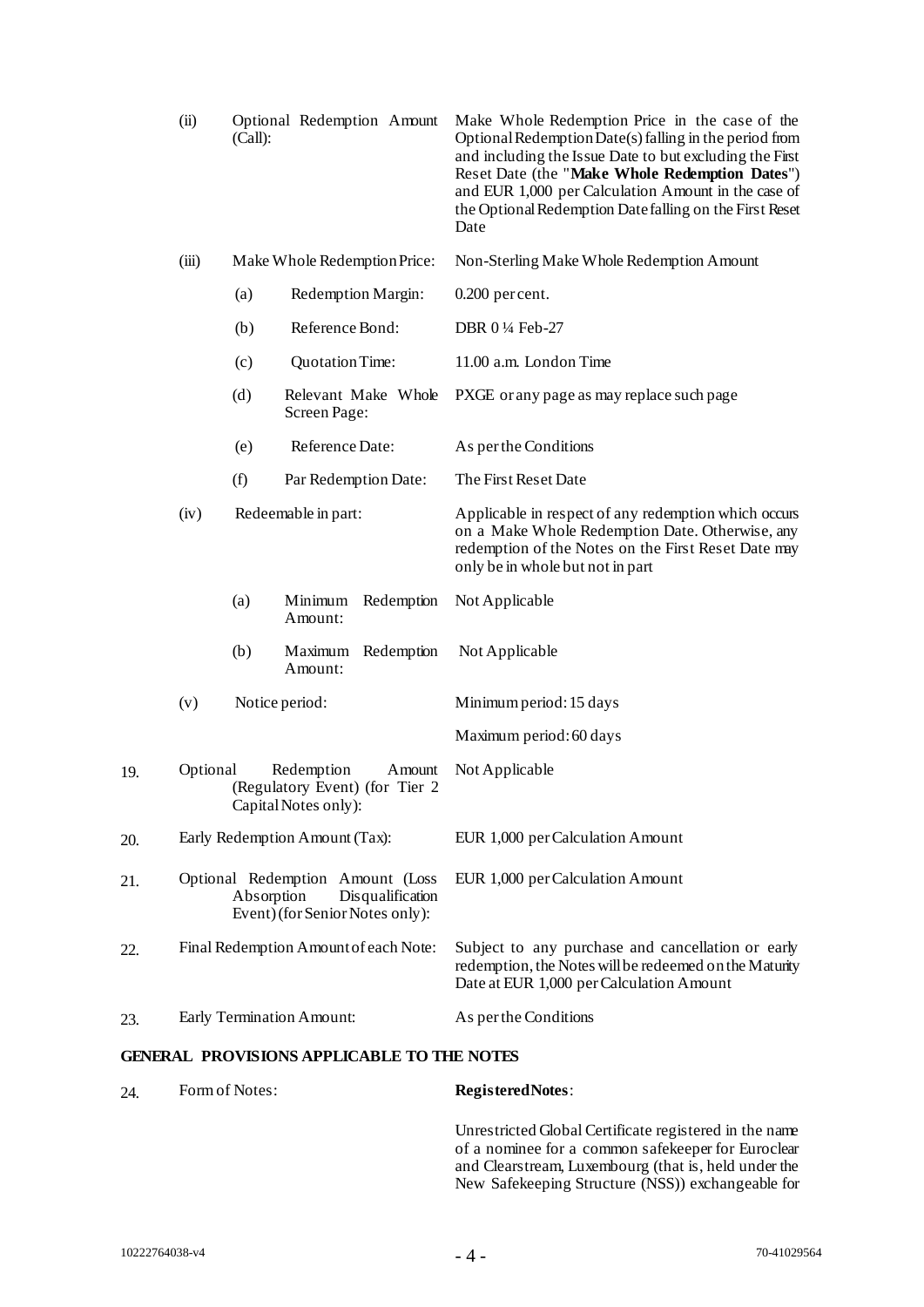Unrestricted Individual Certificates in the limited circumstances described in the Unrestricted Global Certificate.

25. New Global Note: No

Not Applicable

- 26. Additional Financial Centre(s) or other special provisions relating to payment dates:
- 27. Talons for future Coupons to be attached No to Definitive Notes:
- 

28. Relevant Benchmarks: EURIBOR is provided by the European Money Markets Institute (the "**EMMI**"). As at the date hereof, the EMMI appears in the register of administrators and benchmarks established and maintained by the FCA pursuant to Article 36of Regulation (EU) 2016/1011 as it forms part of domestic law of the UK by virtue of the EUWA.

> The Mid-Swap Rate that appears on the Reuters Screen page "ICESWAP2" is provided by ICE Benchmark Administration Limited ("**ICE**"). As at the date hereof, ICE appears in the register of administrators and benchmarks established and maintained by the FCA pursuant to Article 36 of Regulation (EU) 2016/1011 as it forms part of domestic law of the UK by virtue of the EUWA.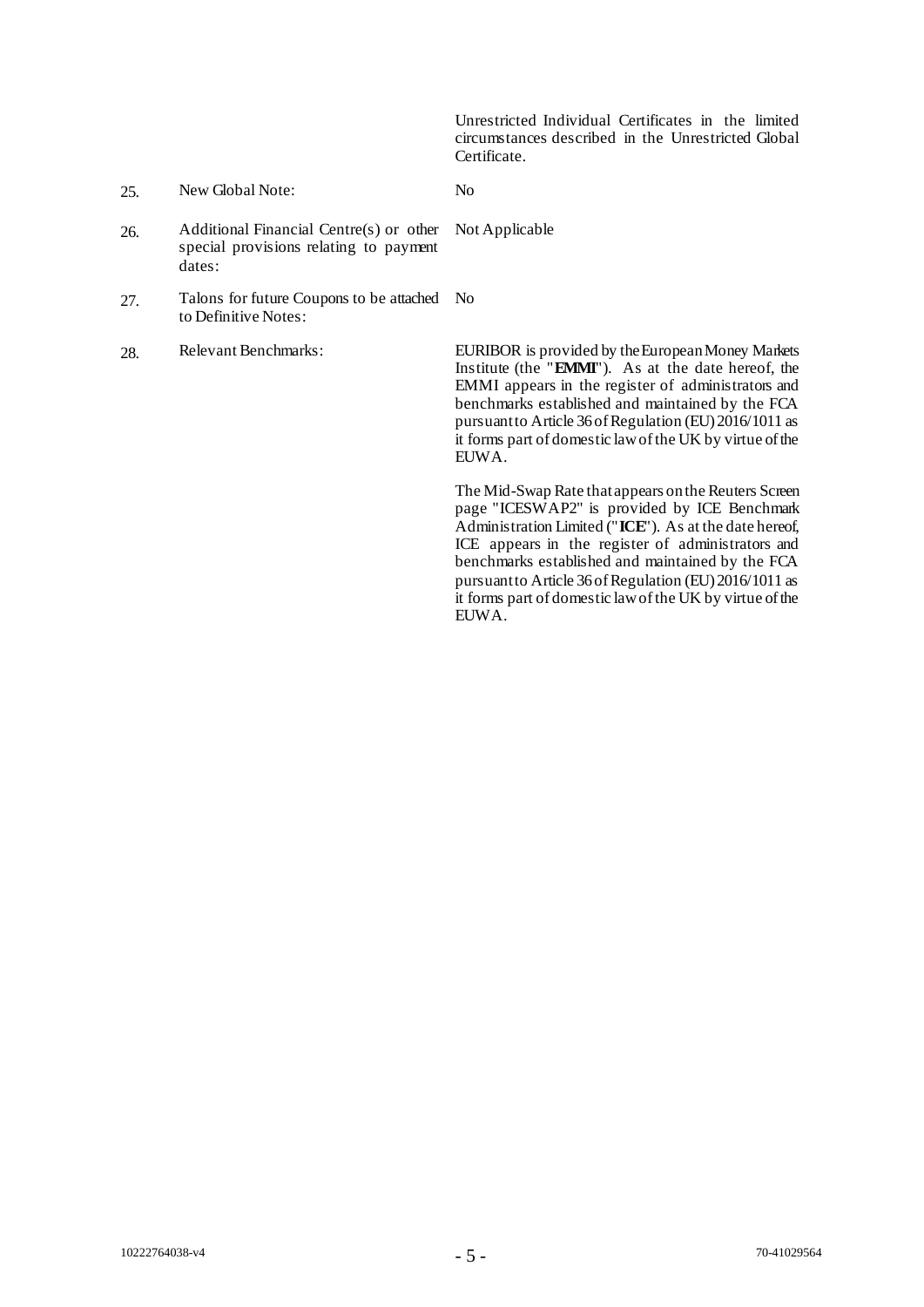# **SIGNED** on behalf of **BARCLAYS PLC**:

Stuart Frith

By: ............................................................................... Duly authorised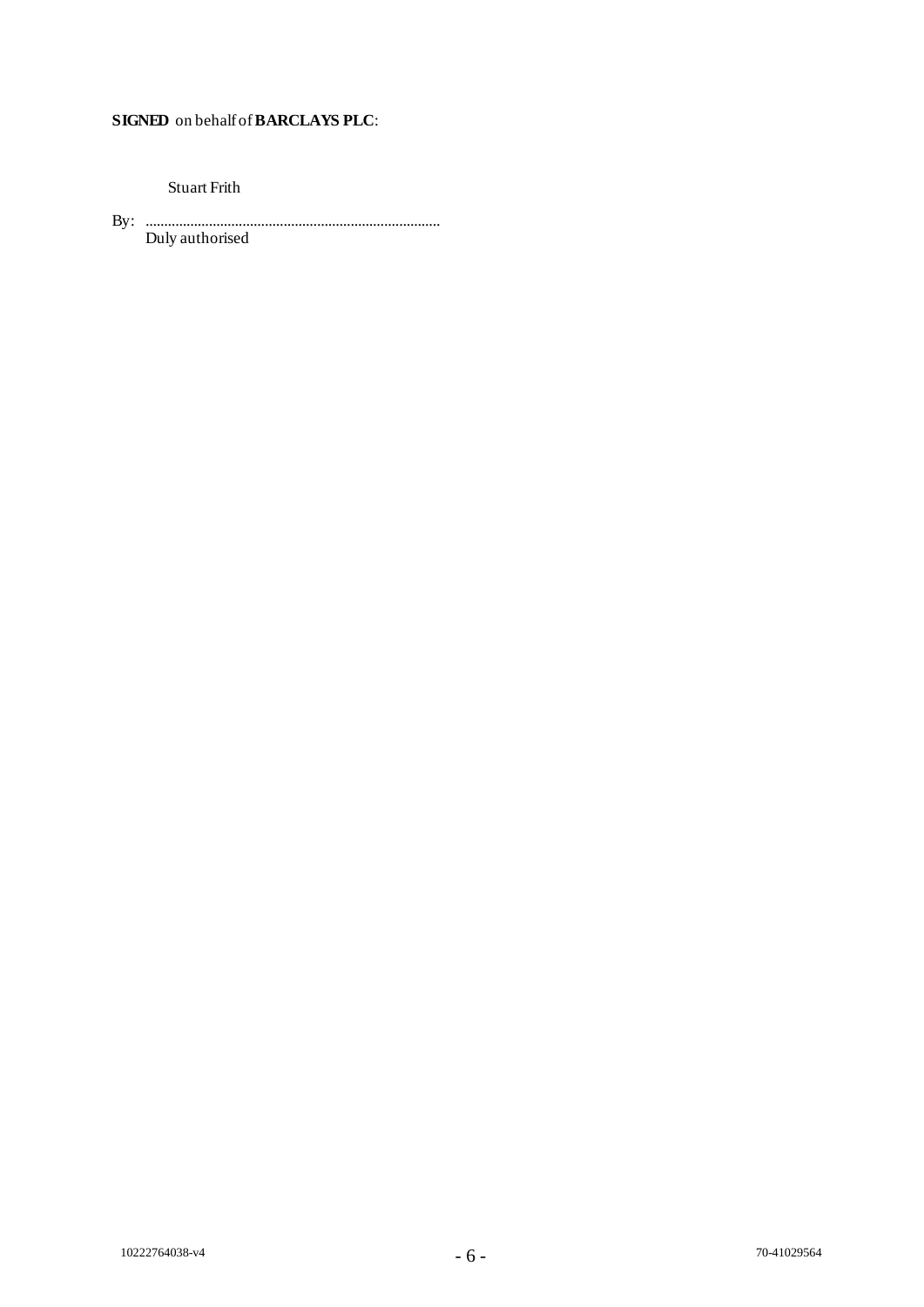### **PART B – OTHER INFORMATION**

#### 1. **LISTING**

| (i)        |                                               | Listing and admission to trading: Application is expected to be made by the Issuer (or on<br>its behalf) for the Notes to be admitted to trading on the<br>Main Market of the London Stock Exchange with effect<br>from on or about the Issue Date. |
|------------|-----------------------------------------------|-----------------------------------------------------------------------------------------------------------------------------------------------------------------------------------------------------------------------------------------------------|
| $\sqrt{2}$ | $Estimate of total amangos related CDD 5.515$ |                                                                                                                                                                                                                                                     |

(ii) Estimate of total expenses related GBP 5,515 to admission to trading:

#### 2. **RATINGS**

Ratings: The Notes to be issued are expected to be rated:

S&P Global Ratings UK Limited ("**Standard & Poor's**"): BBB

An obligation rated 'BBB' exhibits adequate capacity to meet financial commitments, but more subject to adverse economic conditions.

Source: Standard & Poor's, [https://www.spglobal.com/ratings/en/about/intro-to](https://www.spglobal.com/ratings/en/about/intro-to-credit-ratings)[credit-ratings](https://www.spglobal.com/ratings/en/about/intro-to-credit-ratings))

Moody's Investors Service Ltd. ("**Moody's**"): Baa2

An obligation rated 'Baa' are judged to be medium-grade and subject to moderate credit risk and as such may possess certain speculative characteristics. The modifier 2 indicates a mid-range ranking.

(Source: Moody's, [https://ratings.moodys.io/ratings#rating-scale\)](https://ratings.moodys.io/ratings#rating-scale)

Fitch Ratings Limited ("**Fitch**"): A

An obligation rated 'A' denotes expectations of low default risk. The capacity for payment of financial commitments is considered strong. This capacity may, nevertheless, be more vulnerable to adverse business or economic conditions than is the case for higher ratings.

(Source: Fitch Ratings, [https://www.fitchratings.com/products/rating](https://www.fitchratings.com/products/rating-definitions)[definitions](https://www.fitchratings.com/products/rating-definitions))

Each of Moody's, Standard & Poor's and Fitch is established in the UK and registered under Regulation (EU) No 1060/2009 as it forms part of domestic law of the UK by virtue of the EUWA (the "**UK CRA Regulation**"). As such, each of Moody's, Standard & Poor's and Fitch appears on the latest update of the list of registered credit rating agencies published by the FCA Authority on its website in accordance with theUK CRA Regulation. The rating each of Moody's, Standard & Poor's and Fitch has given to the Notes is endorsed by Moody's Deutschland GmbH, S&P Global Ratings Europe Limited and Fitch Ratings Ireland Limited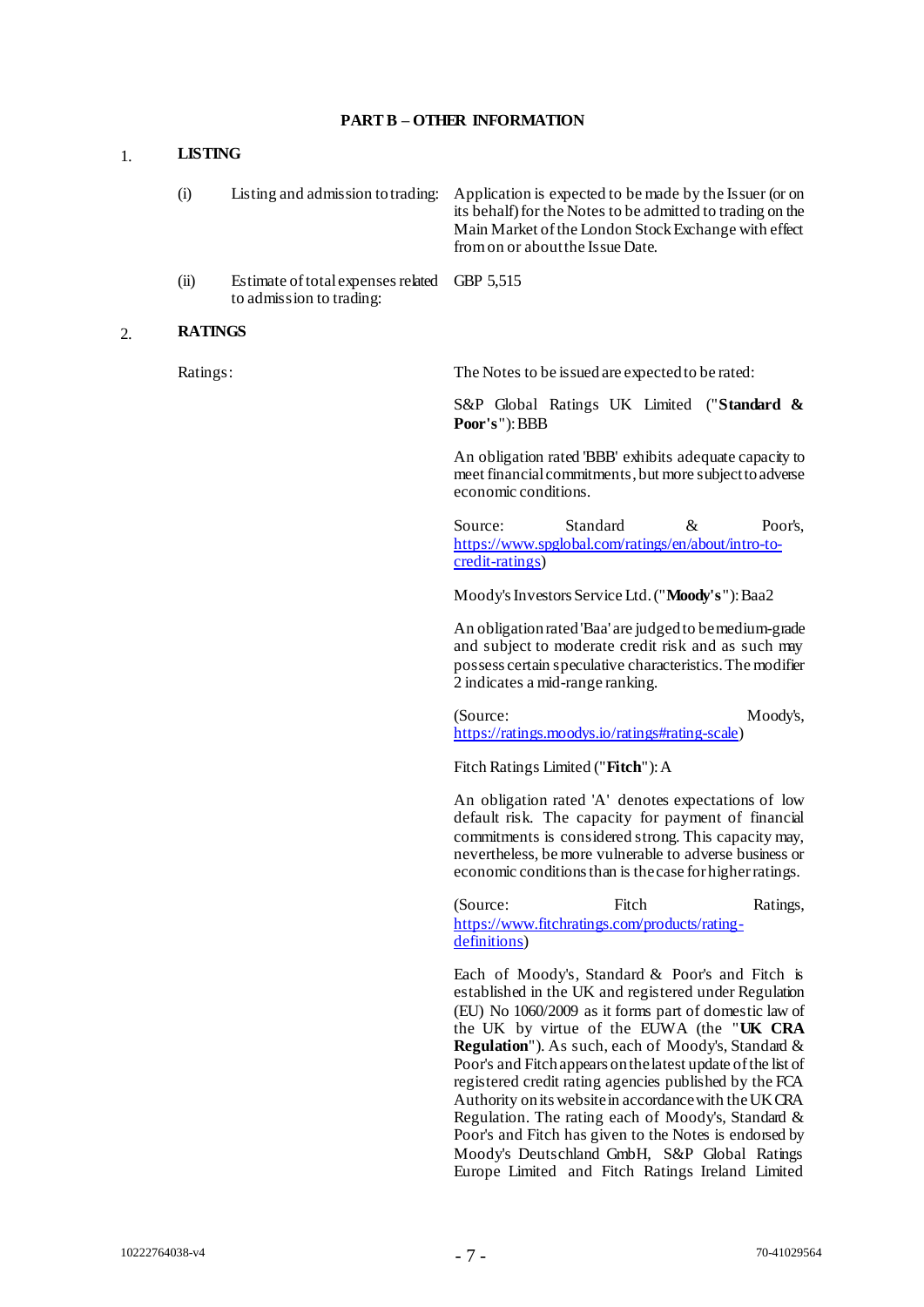respectively, each ofwhich is established in the EEA and registered under Regulation (EU) No 1060/2009, as amended (the "**EU CRA Regulation**").

#### 3. **INTERESTS OF NATURAL AND LEGAL PERSONS INVOLVED IN THE ISSUE/OFFER**

Save as discussed in "*Subscription and Sale*", so far as the Issuer is aware, no person involved in the offer of the Notes has an interest that is material to the offer.

The Managers and their affiliates have engaged, and may in the future engage, in investment banking and/or commercial banking transactions with, and may perform other services for, the Issuer and its affiliates in the ordinary course of business.

# 4. **USE OF PROCEEDS**

Estimated net proceeds: EUR 1,246,875,000

The net proceeds of the issue will be used for general corporate purposes of the Issuer and its subsidiaries and/or the Group and may be used to strengthen further the capital base of the Issuer and its subsidiaries and/or the Group.

*Fixed Rate Notes only* **– YIELD**

| Indication of yield: | 0.877 percent. per annum                                                                                                                                     |
|----------------------|--------------------------------------------------------------------------------------------------------------------------------------------------------------|
|                      | The indicative yield to the First Reset Date is calculated<br>at the Issue Date on the basis of the Issue Price. It is not<br>an indication of future yield. |

## 5. **OPERATIONAL INFORMATION**

| (i)    | <b>CUSIP</b> Number                                                                                                                                            | Not Applicable                                                                |
|--------|----------------------------------------------------------------------------------------------------------------------------------------------------------------|-------------------------------------------------------------------------------|
| (ii)   | ISIN:                                                                                                                                                          | XS2430951660                                                                  |
| (iii)  | Common Code:                                                                                                                                                   | 243095166                                                                     |
| (iv)   | FISN:                                                                                                                                                          | Available on the website of the Association of National<br>Numbering Agencies |
| (v)    | CFI Code:                                                                                                                                                      | Available on the website of the Association of National<br>Numbering Agencies |
| (vi)   | CINS Code:                                                                                                                                                     | Not Applicable                                                                |
| (vii)  | <b>CMU</b> Instrument Number:                                                                                                                                  | Not Applicable                                                                |
| (viii) | Any clearing system(s) other than<br>Euroclear,<br>Clearstream<br>Luxembourg, DTC or the CMU<br>and<br>the<br>relevant<br>Service<br>identification number(s): | Not Applicable                                                                |
| (ix)   | Delivery:                                                                                                                                                      | Delivery against payment                                                      |
| (x)    | addresses<br><b>Names</b><br>and<br>of<br>additional Paying Agent(s) (if<br>$any)$ :                                                                           | Not applicable                                                                |
| (xi)   | Green Notes:                                                                                                                                                   | N <sub>o</sub>                                                                |